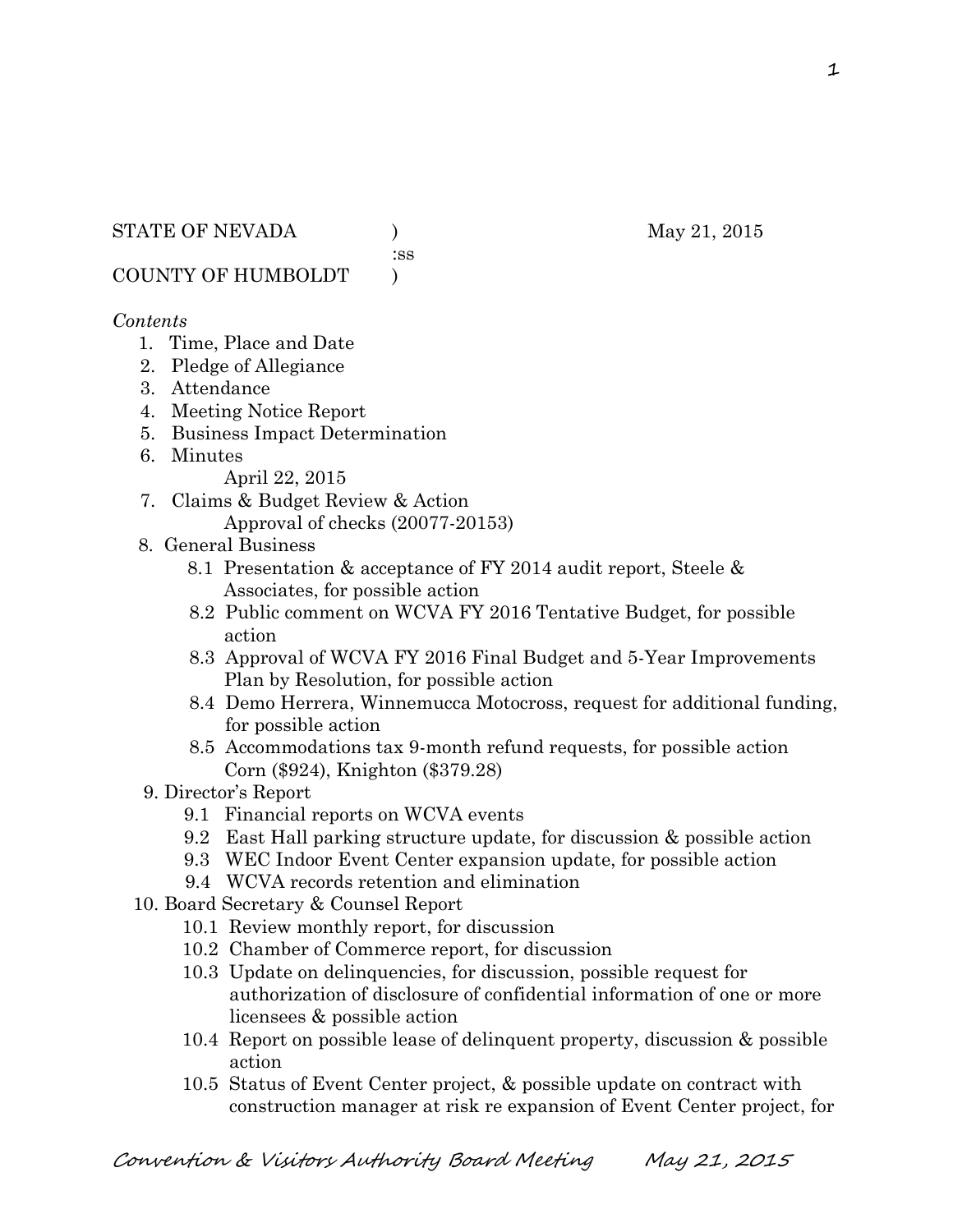discussion & possible action

- 10.6 Possible standardized delinquency procedure, timetable & forms, for discussion & possible action
- 10.7 Possible update on Intersection Beautification, Winnemucca Recreation project, Winnemucca Arts Center & Visitor Center, Events Complex riding arena, for discussion & possible action
- 11. Board Administrator
	- 11.1 April Financial reports
- 12. Other Reports
- 13. Next Meeting Date
- 14. Adjournment

#### **MINUTES, MAY 21, 2015**

**1. Time, Place and Date.** The Winnemucca Convention and Visitors Authority met in regular session in full conformity with the law at the Winnemucca Convention Center, West Hall, Winnemucca, Nevada at 4:00 pm on Thursday, May 21, 2015 with Chairman Terry Boyle presiding.

#### **2. Pledge of Allegiance.**

**3. Attendance.** *Convention and Visitors Authority Board Officials Present:*  Terry Boyle Chairman and Hotel Representative Herb Ross Vice Chairman and Business Representative Don Stoker Treasurer and Motel Representative Jim Billingsley City Representative Ron Cerri County Representative Bill Macdonald Secretary and Counsel Kendall Swensen Board Administrator

*Convention and Visitors Authority Board Officials Absent:*  None

*Staff Members Present:*  Kim Petersen Director Shelly Noble Administrative Clerk

*Staff Members Absent:*  None

*Others Present:* 

 Vanessa Davis Steele & Associates Demo Herrera Winnemucca Motocross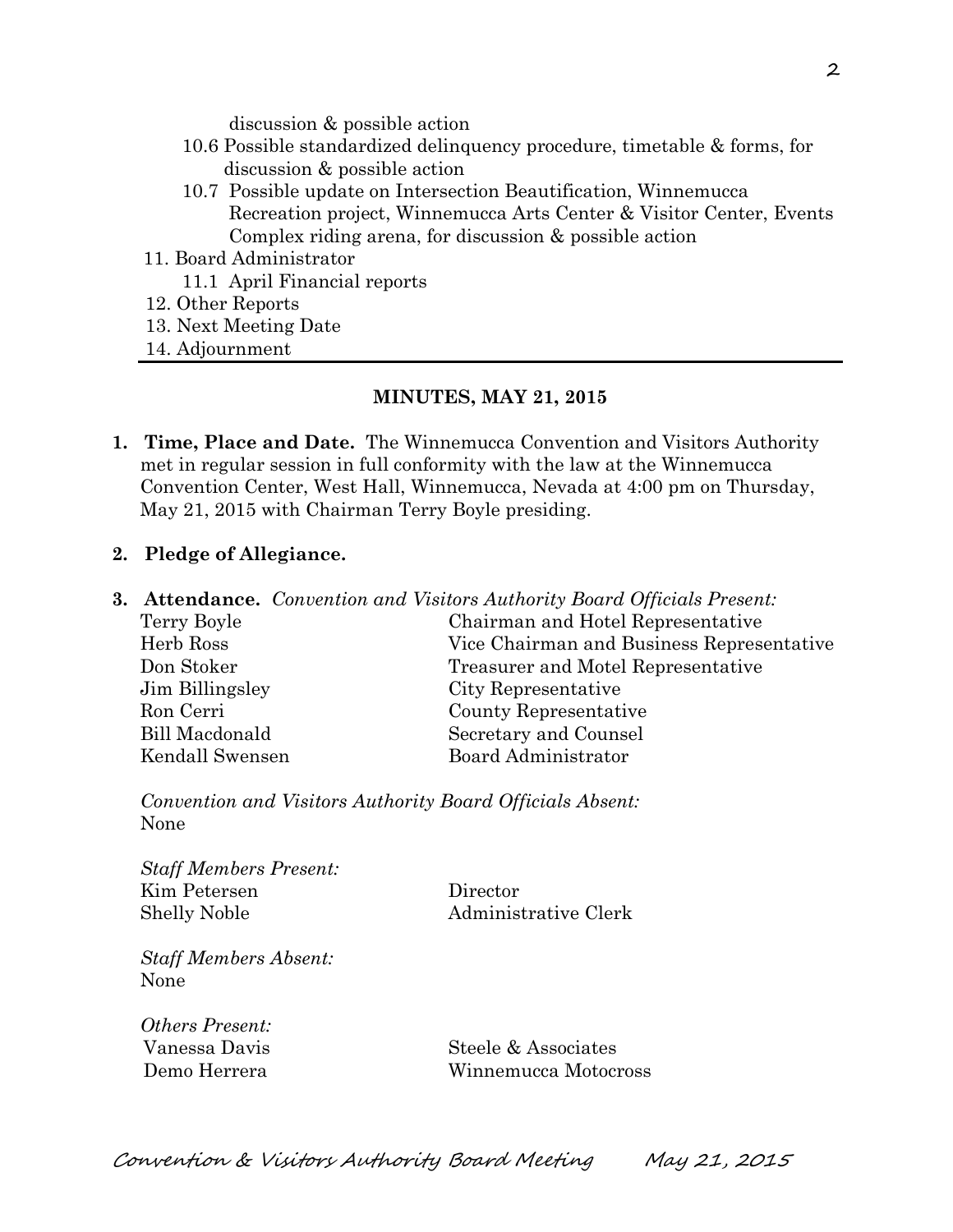## **4. Meeting Notice Report.**

Chairman Boyle reported that notice, including meeting agenda, was posted by Shelly Noble by 9:00 am Monday, May 18, 2015 at Humboldt County Library, Court House, Post Office, City Hall and Convention Center West Hall. No persons have requested mailed notice during the past six months.

**5. Business Impact Determination.** After review of the May 21, 2015 agenda, and report by Counsel that he saw nothing in the Agenda requiring a business economic impact study or statement, *Don Stoker made a motion that no proposed agenda item is likely to impose a direct and significant economic burden on a business or directly restrict formation, operation, or expansion of a business. The motion carried, 5-0.* 

#### **6. Minutes.**

Prior meeting minutes of April 22, 2015. *Don Stoker made a motion to accept the minutes of the April 22, 2015 meeting. Motion carried, 5-0.* 

**7. Claims.** The following claims were submitted for payment and approved on May 21, 2015:

| BANK ACCOUNT      | <b>CHECK NUMBERS</b> | AMOUNT       |
|-------------------|----------------------|--------------|
| Nevada State Bank | 20077-20153          | \$147,138.27 |

*Don Stoker made a motion to approve all claims as submitted. The motion carried, 5-0.* 

### **8. General Business.**

### **8.1 Presentation & acceptance of FY 2014 audit report, Steele & Associates, for possible action**

Vanessa Davis, representing Steele & Associates, came before the board to report on the FY 2014 audit that was conducted by her firm. The WCVA received a "clean" opinion with no findings. Ms. Davis reviewed the highlights of the financial position of the WCVA during this time period. The only non-compliance issue is that the audit was turned in late to the state. This item is included in their report. *Don Stoker made a motion to accept the WCVA FY 2014 audit as presented by Vanessa Davis of Steele & Associates. Motion carried, 5-0.* 

Kendall wanted board members and Ms. Davis to be aware that at next month's meeting we will, most likely, have to do a budget augmentation to the FY 2015 budget due to room taxes not meeting the budgeted amount.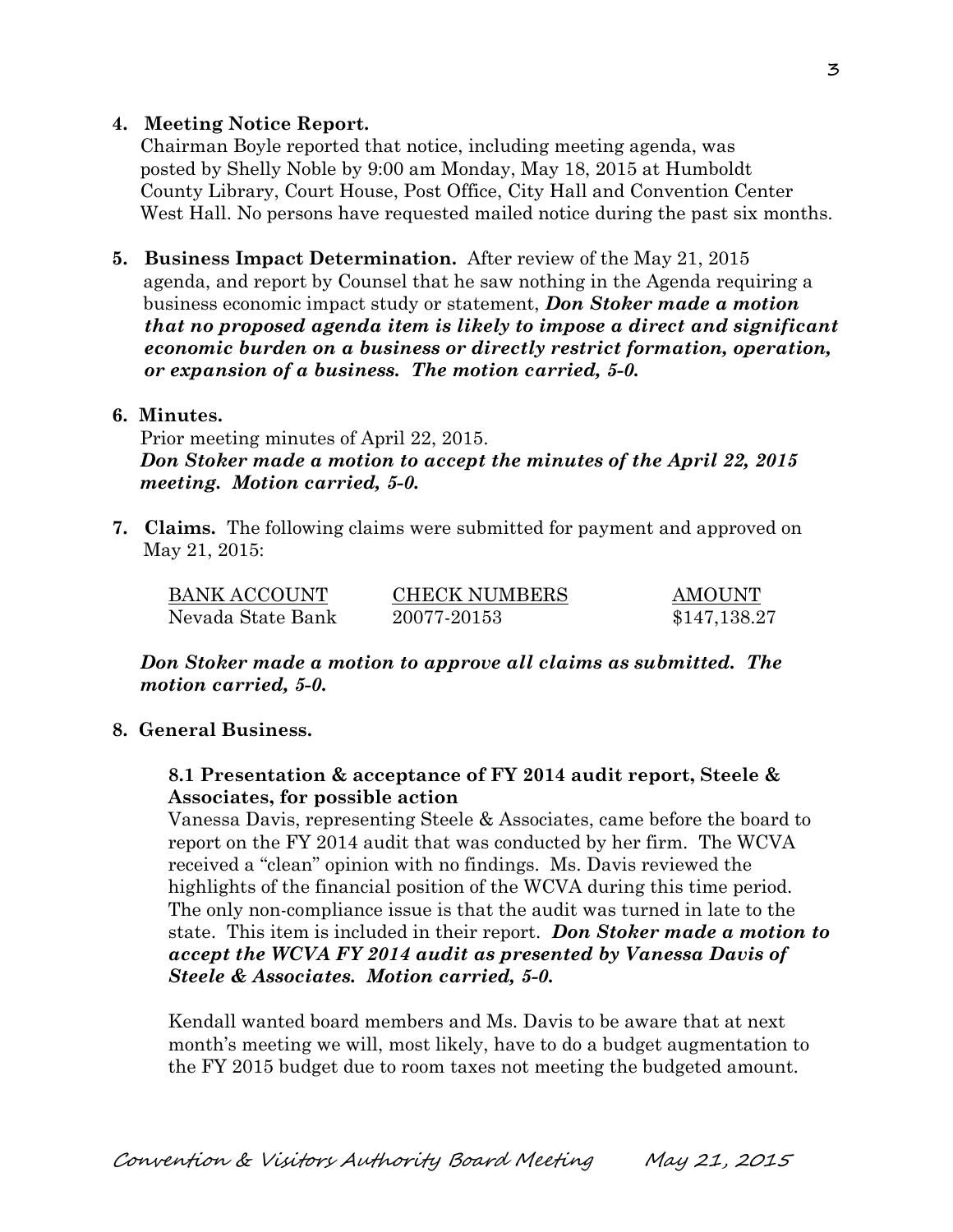# **8.2 Public comment on WCVA FY 2016 Tentative Budget, for possible action**

No public comment.

## **8.3 Approval of WCVA FY 2016 Final Budget and 5-Year Improvements Plan by Resolution, for possible action**

Board members reviewed and discussed the budgeted amounts for FY 2016 and felt that if the current trend continues as they expect it will, the room tax income will not meet the budgeted amount. In addition to the funds that are allocated for operating expenses and other grants this board awards to promote tourism, we will have some large expenditures coming due next year such as the Event Center expansion and repairs to the East Hall parking structure so expenses will need to be increased. Board members would like Kendall to make the following changes to the FY 2016 Budget: Revenue:

Other taxes (room tax) reduced from \$1,800,000 to \$1,700,000 Miscellaneous revenue reduced from \$179,000 to \$150,000 Total revenues to be reduced from \$2,152,000 to \$2,023,000 Expenditures:

Culture & Recreation increased from \$1,955,000 to \$3,155,000 Total expenditures to be increased from \$2,412,680 to \$3,610,000 *Terry Boyle made a motion to approve the tentative budget as the final budget with the changes as listed above. Bill Macdonald will prepare a resolution to adopt this budget for board member's signatures at next month's meeting. Motion carried, 5-0.*

## **8.4 Demo Herrera, Winnemucca Motocross, request for additional funding, for possible action**

Demo is here tonight to report on their racing season last year and to present the board with a payment on the water truck loan. This organization had six races last year including the Labor Day Weekend Race, which they plan to repeat this year. They are racing with Carlin and Battle Mountain this spring, which is good. They are also planning a motocross series in the fall. Demo presented the board with a check for \$5,000 as a payment towards the water truck this board helped them buy in late 2013. Demo thanked the board for their support.

## **8.5 Accommodations tax 9-month refund requests, for possible action, Corn (\$924), Knighton (\$379.28)**

*Don Stoker made a motion to approve the accommodation tax 9-month refund requests for Robert Corn (\$924) and George Knighton (\$379.28). Motion carried, 5-0.*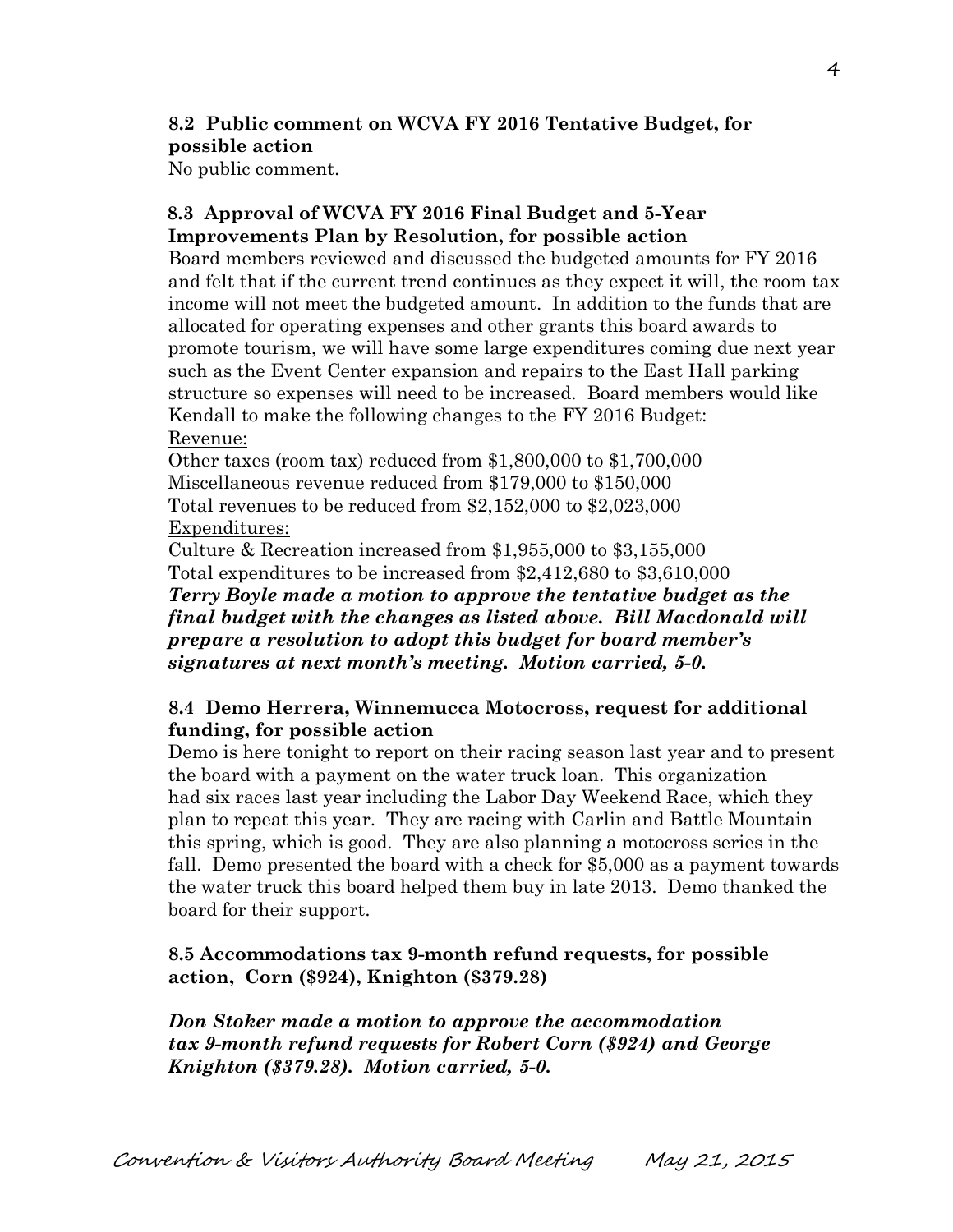## **9. Director's Report.**

#### **9.1 Financial reports on WCVA events**

Bank reconciliations for the Tri-County Fair and Ranch Hand Rodeo were included in the board packets for review.

## **9.2 East Hall parking structure update, for discussion & possible action**

Kim received a letter last week from Tectonics outlining the project and estimated costs. The board discussed the fact that this is just a "best guess" by the engineers. The actual repairs and their associated cost won't be known until they start the project. Still, it has to be done so they directed Kim to move forward on this as quickly as possible.

#### **9.3 WEC Indoor Event Center expansion update, for possible action**

Kim has been working with Kent Maher on the pre-construction proposal. This project will involve a "hard bid" so we need to re-work some items in the proposal so that we can move forward with the CMAR (construction manager at risk) process. At this point it looks like even with the addition of the showers, the cost will be in line with the original projection. Kent will write to the county to let them know that WCVA will take the lead on this and that they plan to use the CMAR process.

#### **9.4 WCVA records retention and elimination**

The WCVA has records (meeting minutes and recordings, function sheets, etc.) in the EH basement that date back to the 1980s. Shelly has done some online research and located the State of Nevada Local Government Retention Schedule. Different documents have different retention requirements but the longest period of time is six years so we would like to hold all records for six years and destroy any that are older. The county has scheduled a schredding truck to come every month to the courthouse. We would have to get our boxes up to them on this date and then pay a per box fee for each box that was shredded. *Jim Billingsley made a motion to allow WCVA staff to retain records for six years and destroy records that are older. These older records will be shredded by the service that the county uses each month. Motion carried, 5-0.* 

### **10. Secretary and Counsel, Monthly report.**

**10.1 Review monthly report, for discussion**  Bill reviewed his report.

**10.2 Chamber of Commerce report, for discussion**  This was included in Bill's report.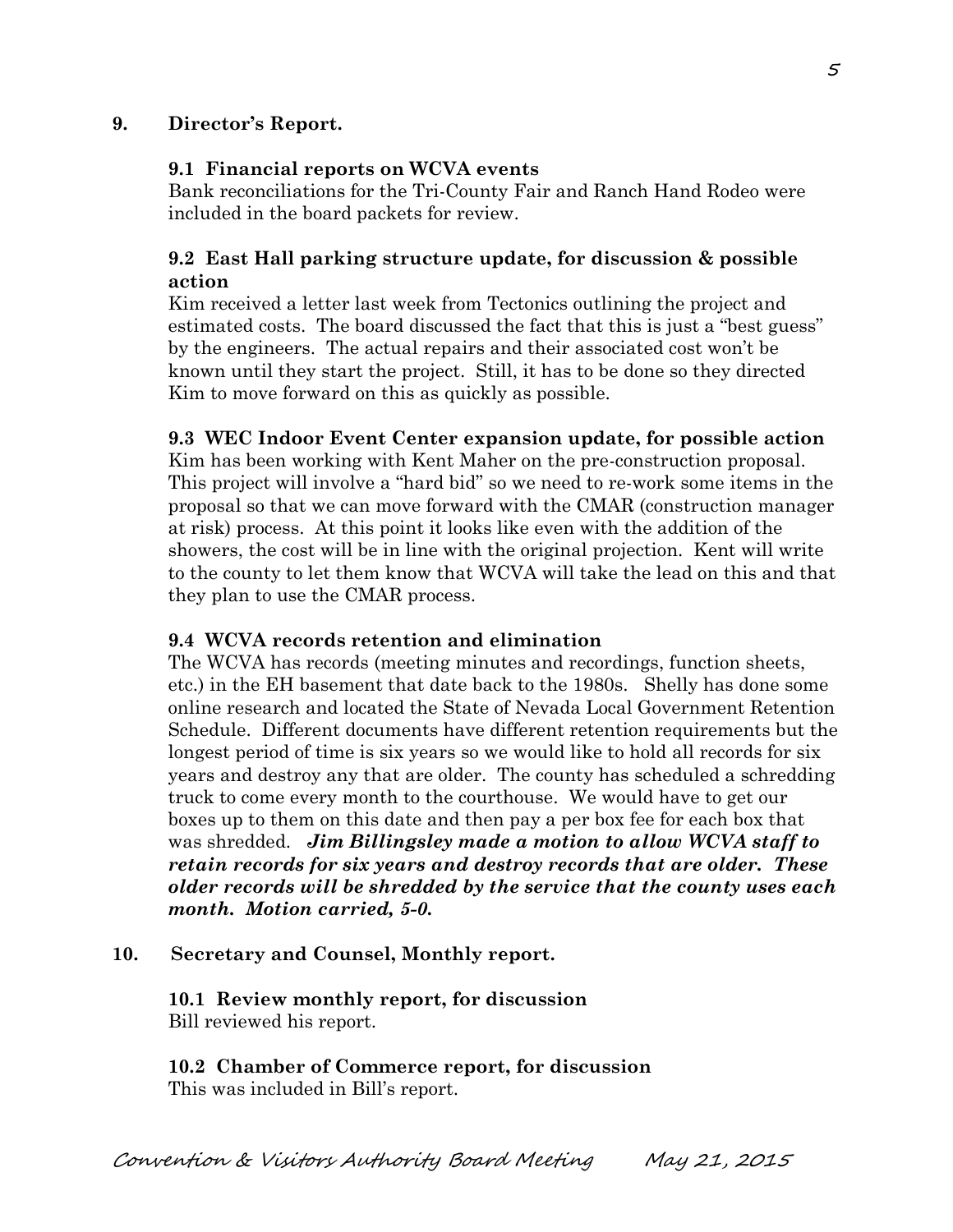## **10.3 Update on delinquencies, possible request for authorization of disclosure of confidential information of one or more licensees & possible action**

There are no longer any outstanding NSF checks, only penalties and interest that are due from these checks. Bill is working to collect these fees.

# **10.4 Report on possible lease of delinquent property, discussion & possible action**

Bill has spoken with someone who is interested in leasing the Denio Junction Motel. She was asking about her liability for any past room tax that is unpaid. This board had discussed holding a new leasee liable for past room taxes that remain unpaid, but do not want this to hinder anyone from taking over a property. The board agreed that she should be given an opportunity to operate this motel without the threat of lien or foreclosure proceedings from past debts. As long as she stays current with her room tax payments, this board will not initiate these proceedings.

### **10.5 Status of Event Center project & possible update on contract with construction manager at risk re expansion of Event Center project, for discussion & possible action**  See item 9.3.

 **10.6 Possible standardized delinquency procedure, timetable & forms, for discussion & possible action**  No report.

**10.7 Update on Intersection Beautification, Winnemucca Recreation project, Winnemucca Arts Center & Visitor Center, Events Complex riding arena, for discussion & possible action**  No report.

# **11. Board Administrator.**

# **11.1 April Financial Reports, for discussion**

Room tax revenues were up slightly for March but are still down for the year.

# **12. Other Business.**

### **12.1 Silver State International Rodeo**

This the final year of our 5-year contract with SSIR. Kim has started the negotiations to extend their commitment to holding their event here.

# **12.2 Nevada High School and Junior High School Rodeo Finals**

There is a meeting tonight that Kim will attend and this organization will be discussing future locations for these events. They will also discuss possibly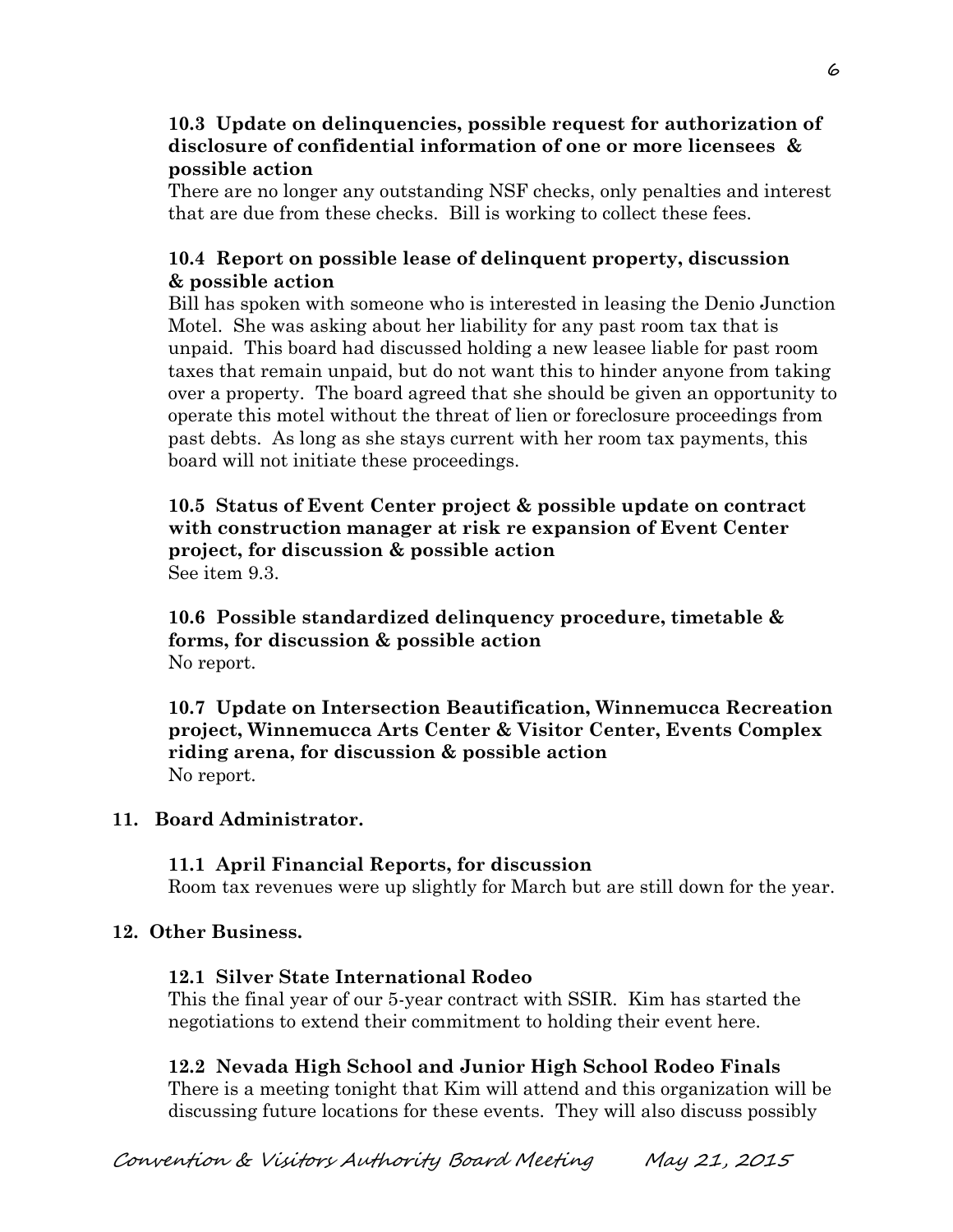combining these events over one weekend. Kim would like to make a proposal to hold these events here. We have had the Junior High School Finals here the past two years and it has gone well. The High School Finals are a much larger event but we could definitely accommodate them.

#### 1**2.3 Event Center swamp cooler project**

 Kim reported that the Event Center swamp cooler project is almost completed and should be done in time for Lowry graduation.

#### **12.4 Run-A-Mucca**

It looks like the weather will be cool and wet for this year's event. Registrations are down. Jim reported to the board that the City Council has concerns about the viability of this event and the possibility of violence after the shootings in Texas last weekend. They would like the WCVA to come up with another event to produce on this weekend.

#### **12.5 TCF Concert**

 Ticket sales for this year's Tri-County Fair Concert, Jerrod Niemann, are slow, but steady. This year we are not advertising as much early on. As the date draws closer there will be more advertising, which should drive sales higher.

#### **12.6 New Frontier RV Park**

Jim wanted to know if this board was aware that New Frontier RV Park is renting their "man camp" three room trailers to over-nighters. We are aware of this and they are paying room tax on these rentals. When this park was built and these were going to be rented exclusively to contractors at Hycroft, they were exempt from room tax due to the agreement between New Frontier and Hycroft. Now that they are renting these overnight, the question comes up as to what kind of permit they have and does it allow these transient rentals. Kendall is going to meet with the manager to make sure that they are following our room tax regulations for reporting, etc. but Kim will also speak with Kent Maher to find out about what kind of stipulations are included in their operating permits. It was stressed that WCVA has no authority over the enforcement of City or County zoning, planning, special use plan or building code provisions which govern any lodging business. The City Council or the Board of County Commissioners (depending on whether in City or County) or Regional Planning Commission have any authority. Our authority is just enforcement of collection and payment of room tax.

#### **13. Regular Business. Next Meeting. The Board confirmed the next regular meeting date of Wednesday, June 17, 2015, 4:00 pm.**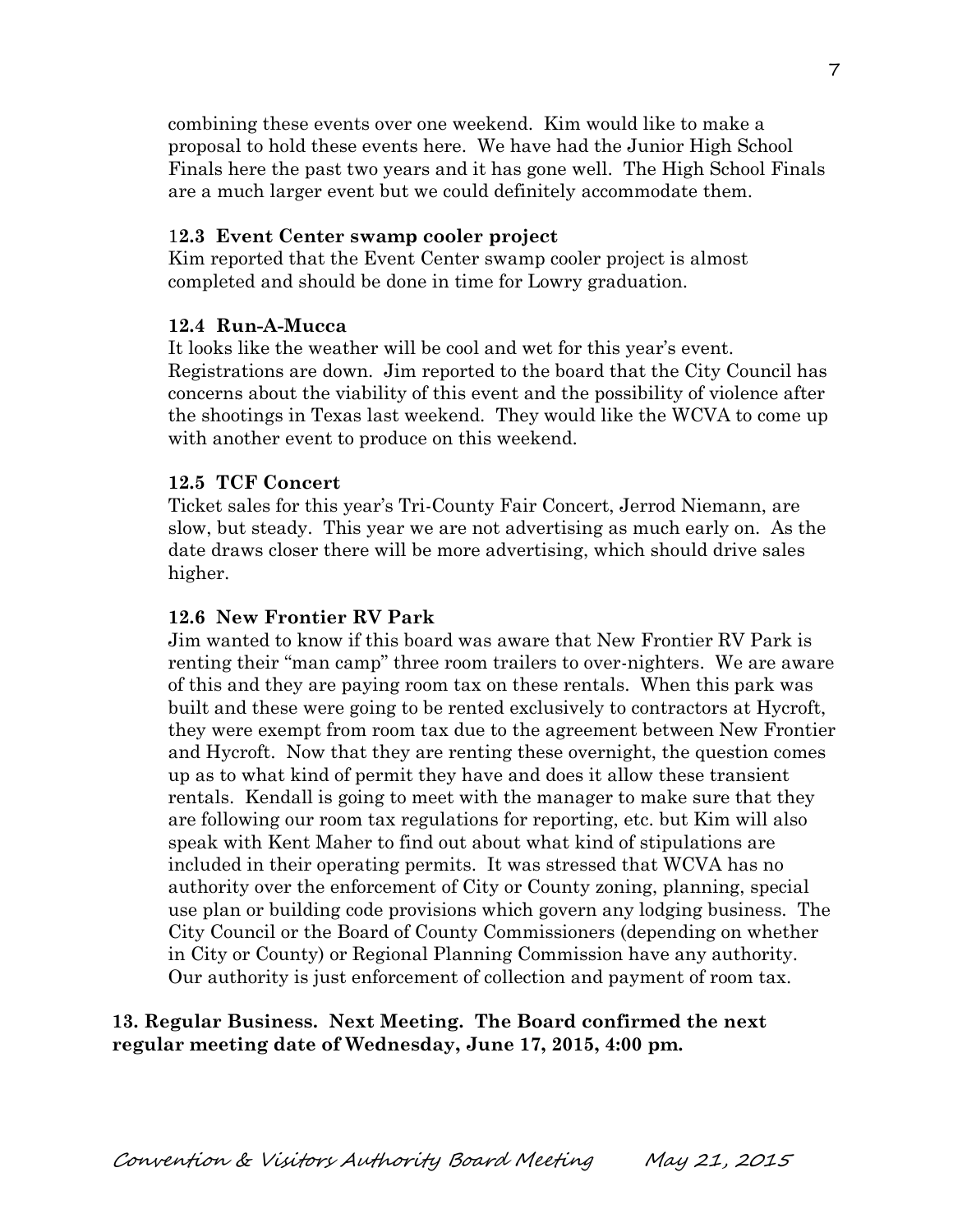### **14. Adjourn.** *Don Stoker made a motion to adjourn this meeting. Motion carried, 5-0.* The meeting was adjourned at 5:50 pm to the next regular meeting, or to the earlier call of the Chairman or to the call of any three (3) members of the Board on three (3) working days notice.

Respectfully submitted,

Shelly Noble

APPROVED ON \_\_\_\_\_\_\_\_\_\_\_\_\_\_\_\_\_\_\_\_\_\_\_\_\_\_\_\_, 2015

As written\_\_\_\_\_\_\_\_\_\_\_\_\_\_\_

As corrected \_\_\_\_\_\_\_\_\_\_\_\_\_ Winnemucca Convention & Visitors Authority Board

TERRY BOYLE HERB ROSS Hotel Representative

 $\_$  ,  $\_$  ,  $\_$  ,  $\_$  ,  $\_$  ,  $\_$  ,  $\_$  ,  $\_$  ,  $\_$  ,  $\_$  ,  $\_$  ,  $\_$  ,  $\_$  ,  $\_$  ,  $\_$  ,  $\_$  ,  $\_$  ,  $\_$  ,  $\_$  ,  $\_$  ,  $\_$  ,  $\_$  ,  $\_$  ,  $\_$  ,  $\_$  ,  $\_$  ,  $\_$  ,  $\_$  ,  $\_$  ,  $\_$  ,  $\_$  ,  $\_$  ,  $\_$  ,  $\_$  ,  $\_$  ,  $\_$  ,  $\_$  , Chairman and Vice Chairman and Business Representative

\_\_\_\_\_\_\_\_\_\_ \_ \_\_\_\_\_\_\_\_\_\_\_\_\_\_\_ \_\_\_\_\_\_\_\_\_\_ \_\_\_\_\_\_\_\_\_\_\_\_\_\_\_\_\_\_ DON STOKER JIM BILLINGSLEY Treasurer and Motel Representative City Representative

\_\_\_\_\_\_\_\_\_\_\_\_\_\_\_\_\_\_\_\_\_\_\_\_\_\_\_\_\_\_\_\_\_

RON CERRI County Representative